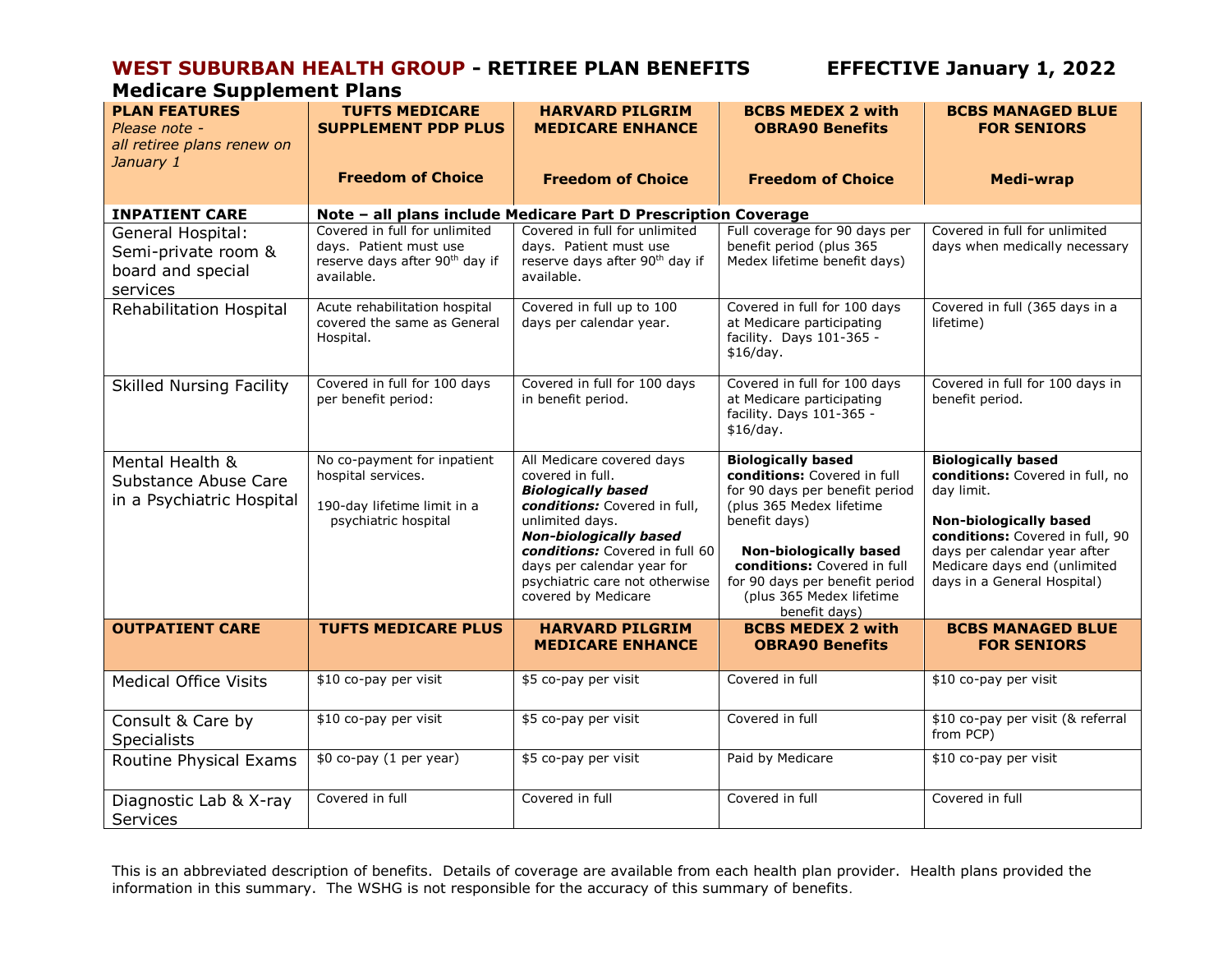### **WEST SUBURBAN HEALTH GROUP - RETIREE PLAN BENEFITS EFFECTIVE January 1, 2022 Medicare Supplement Plans**

| Day Surgery                                   | Covered in full                                                                                                                                                                                                                                                                                                                                                                   | Covered in full                                                                                                                                                                                                               | Covered in full                                                                                                                            | Covered in full                                                                                                                                                                                                                                                            |
|-----------------------------------------------|-----------------------------------------------------------------------------------------------------------------------------------------------------------------------------------------------------------------------------------------------------------------------------------------------------------------------------------------------------------------------------------|-------------------------------------------------------------------------------------------------------------------------------------------------------------------------------------------------------------------------------|--------------------------------------------------------------------------------------------------------------------------------------------|----------------------------------------------------------------------------------------------------------------------------------------------------------------------------------------------------------------------------------------------------------------------------|
| Radiation &<br>Chemotherapy                   | Covered in full                                                                                                                                                                                                                                                                                                                                                                   | Covered in full                                                                                                                                                                                                               | Covered in full                                                                                                                            | Covered in full                                                                                                                                                                                                                                                            |
| <b>Urgent &amp; Emergency</b><br>Care         | \$10 co-pay for office;<br>\$50co-pay for ER                                                                                                                                                                                                                                                                                                                                      | \$5 co-pay for office; \$30 co-<br>pay for ER (waived if<br>admitted)                                                                                                                                                         | Full coverage for emergency<br>services                                                                                                    | \$50 co-pay per visit for ER<br>(waived if admitted), \$10<br>copayment per visit for Urgent<br>Care Center                                                                                                                                                                |
| <b>Ambulance Services</b>                     | Covered in full                                                                                                                                                                                                                                                                                                                                                                   | Covered in full                                                                                                                                                                                                               | Covered in full                                                                                                                            | Covered in full for emergency;<br>\$40 member co-pay per one<br>way trip ( non-emergency only)                                                                                                                                                                             |
| Mental Health &<br>Substance Abuse            | <b>Biologically based mental</b><br>conditions:<br>- When covered by Medicare,<br>full coverage of deductible<br>and coinsurance after \$10<br>copayment per visit. There<br>is no visit limit.<br>Non-biologically-based<br>mental conditions:<br>- When covered by Medicare,<br>full coverage after \$10<br>copayment per visit<br>* Includes drug addiction and<br>alcoholism. | All Medicare covered services<br>\$5 co-pay<br>Biologically based: \$5 co-<br>pay per visit including<br>substance abuse.<br><b>Non-biologically based:</b><br>Mental health: 24<br>visits/calendar yr, \$5 co-<br>pay/visit. | <b>Biologically based:</b><br>Covered in full<br><b>Non-biologically based:</b><br>Covered in full through 24th<br>visit per calendar year | Biologically based: \$10 co-<br>pay, unlimited visits<br><b>Non-biologically based:</b><br>When covered by Medicare,<br>\$10 co-pay, no visit max.<br>When not covered by Medicare,<br>\$10 co-pay, 24 visits per cal.<br>year.<br>Includes drug addiction &<br>alcoholism |
| <b>OUTPATIENT CARE</b>                        | <b>TUFTS MEDICARE PLUS</b>                                                                                                                                                                                                                                                                                                                                                        | <b>HARVARD PILGRIM</b><br><b>MEDICARE ENHANCE</b>                                                                                                                                                                             | <b>BCBS MEDEX 2 with</b><br><b>OBRA90 Benefits</b>                                                                                         | <b>BCBS MANAGED BLUE</b><br><b>FOR SENIORS</b>                                                                                                                                                                                                                             |
| Routine Vision &<br><b>Hearing Screenings</b> | Hearing - \$10 copay for the<br>office visit.<br>Hearing Aids - \$500 then<br>80% of \$1500, up to \$1,700<br>every 2 yrs for purchase or<br>repair of hearing aid via<br>reimbursement.<br>Routine Vision Exam \$10<br>copay (every 2 years)<br>Eyeglasses or contacts -<br>Covered up to \$150<br>reimbursement per year                                                        | Not Covered                                                                                                                                                                                                                   | Not covered                                                                                                                                | Routine vision exam; one per<br>calendar year; \$10 co-pay;<br>No coverage for routine hearing<br>exams                                                                                                                                                                    |

This is an abbreviated description of benefits. Details of coverage are available from each health plan provider. Health plans provided the information in this summary. The WSHG is not responsible for the accuracy of this summary of benefits*.*